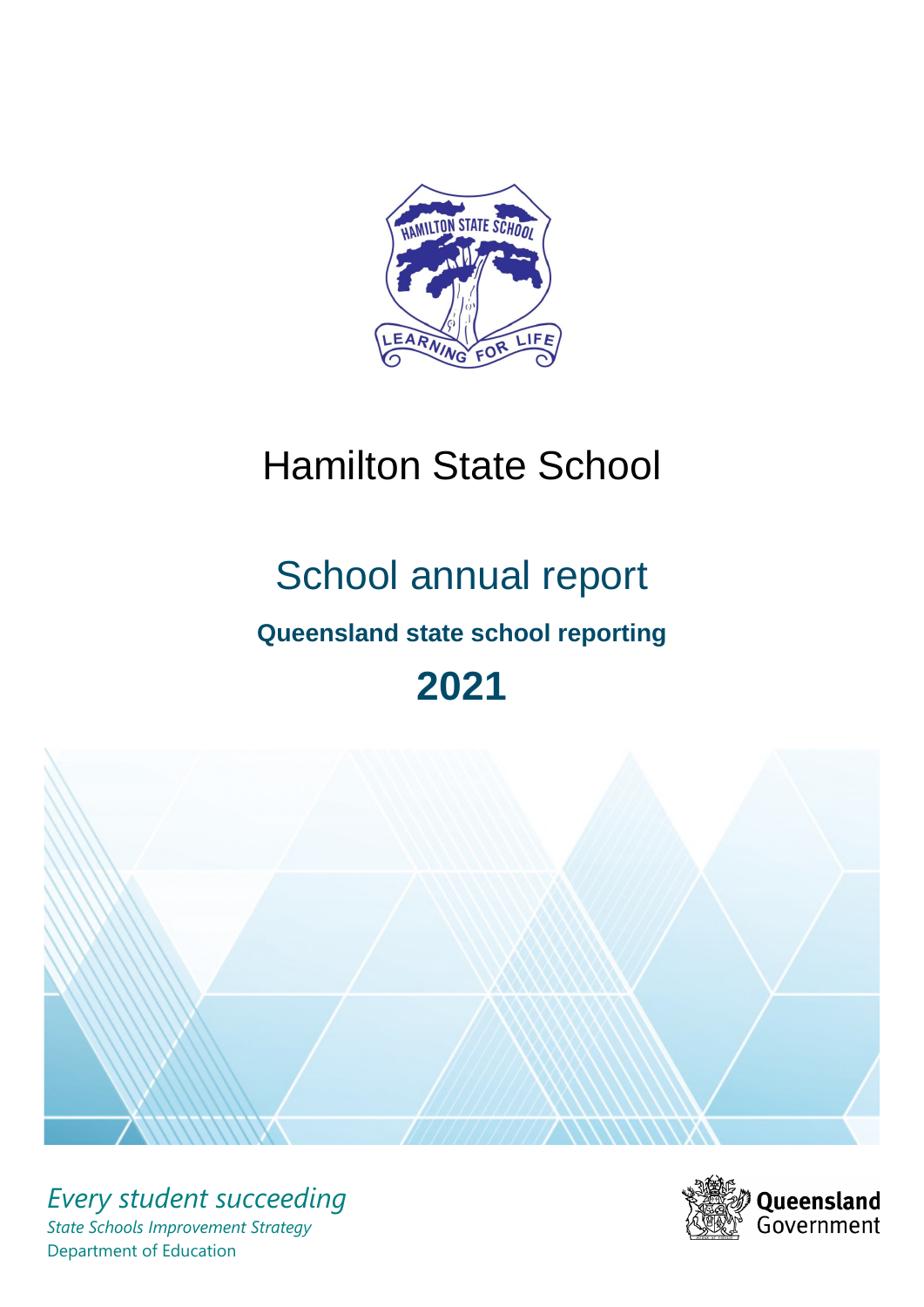**OFFICIAL – Public** Published as information source only. Public information used to create this report may not appear in this format in the public domain Please refer to disclaimer information.

#### **Contact details**

| <b>Postal Address</b> | PO Box 347 Hamilton 4007       |
|-----------------------|--------------------------------|
| <b>Phone</b>          | (07) 3361 6444                 |
| Fax                   |                                |
| Email                 | principal@hamiltonss.eq.edu.au |
| Website               | https://hamiltonss.eq.edu.au   |

#### **Disclaimer**

The materials presented in this report are distributed by the Department of Education (the department) as an information source only.

The information and data in this report is subject to change without notice.<br>The department makes no statements, representations, or warranties about the accuracy or completeness of, and you should not rely on, any informa report.

The department disclaim all responsibility and all liability (including without limitation, liability in negligence) for all expenses, losses, damages and costs you might incur as a result of the information in this report being inaccurate or incomplete in any way, and for any reason. Despite our best efforts, the department makes no warranties that the information in this report is free of infection by computer viruses or other contamination.

2021 School annual report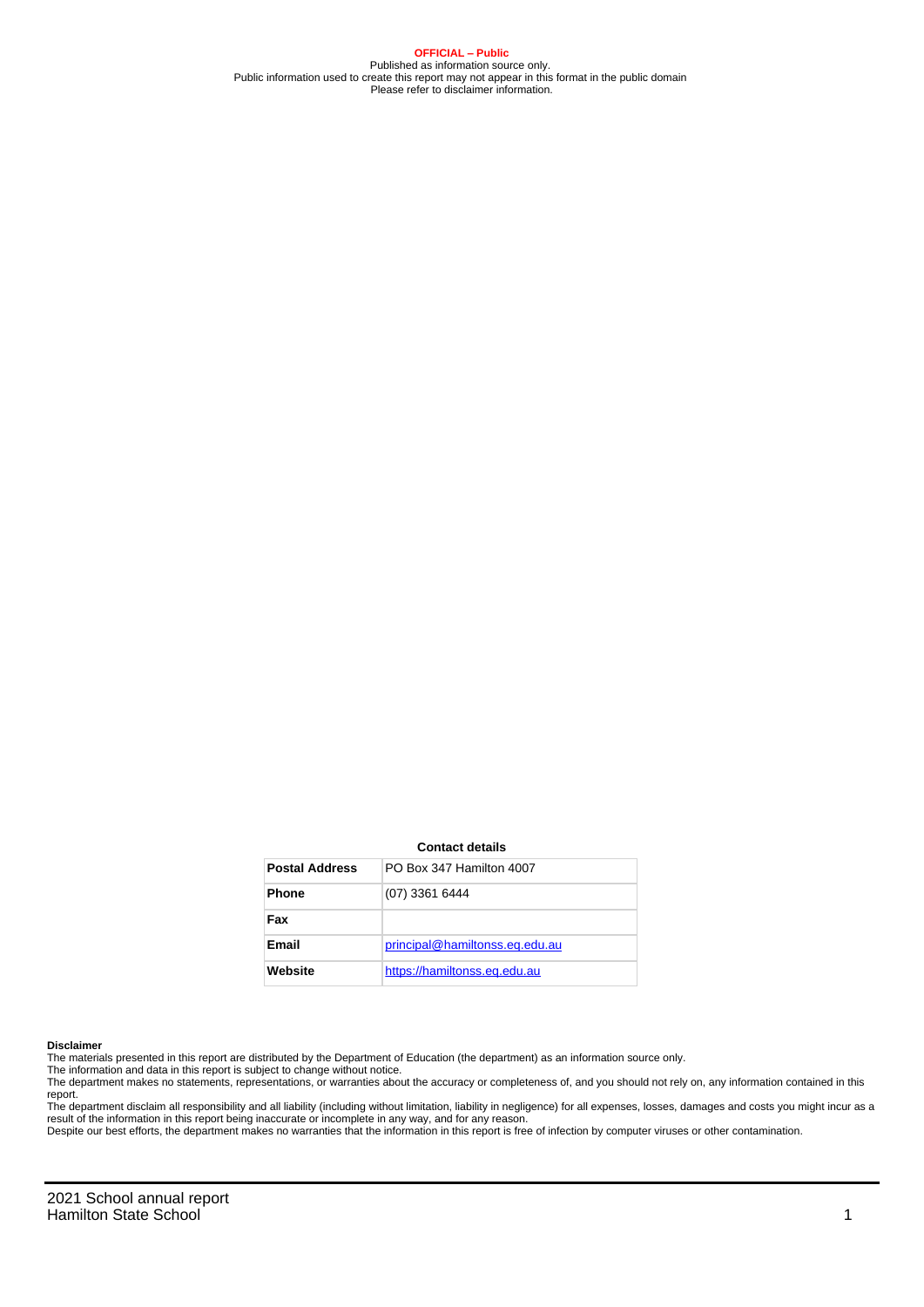| School context                   |                                                                                                                                                                                              |
|----------------------------------|----------------------------------------------------------------------------------------------------------------------------------------------------------------------------------------------|
| Coeducational or single sex      | Coeducational                                                                                                                                                                                |
| <b>Independent Public School</b> | No.                                                                                                                                                                                          |
| Year levels offered in 2021      | Prep Year - Year 6                                                                                                                                                                           |
| Webpages                         | Additional information about Queensland state schools is located on the:<br>My School website<br>Queensland Government data website<br>Queensland Government schools directory website.<br>٠ |

# **Characteristics of the student body**

# **Student enrolments**

## **Table 1: Student enrolments by year level**

|                   |      | <b>February</b> |      |      | <b>August</b> |      |
|-------------------|------|-----------------|------|------|---------------|------|
| <b>Year Level</b> | 2019 | 2020            | 2021 | 2019 | 2020          | 2021 |
| <b>Prep Year</b>  | 16   | 30              | 32   | 17   | 32            | 28   |
| Year 1            | 24   | 20              | 36   | 25   | 20            | 34   |
| Year 2            | 13   | 25              | 23   | 13   | 25            | 25   |
| Year <sub>3</sub> | 21   | 15              | 25   | 23   | 15            | 28   |
| Year 4            | 14   | 24              | 17   | 14   | 21            | 18   |
| Year <sub>5</sub> | 16   | 15              | 23   | 16   | 18            | 22   |
| Year <sub>6</sub> | 13   | 16              | 19   | 15   | 16            | 19   |
| <b>Total</b>      | 117  | 145             | 175  | 123  | 147           | 174  |

Notes

1. Student counts include headcount of all full- and part-time students at the school.

# **Average class sizes**

## **Table 2: Average class size information for each phase of schooling**

| <b>Year Levels</b> | 2019 | 2020 | 2021 |
|--------------------|------|------|------|
| Prep – Year 3      | 23   | 25   | 23   |
| Year 4 – Year 6    | 31   | 24   | 30   |

Notes

1. Classes are measured against the target of 25 students per teacher in Prep to Year 3 and Years 11 to 12, and target of 28 students per teacher in Years 4 to 10. Where composite classes exist across cohorts (e.g. Year 3/4) the class size targets would be the lower cohort target.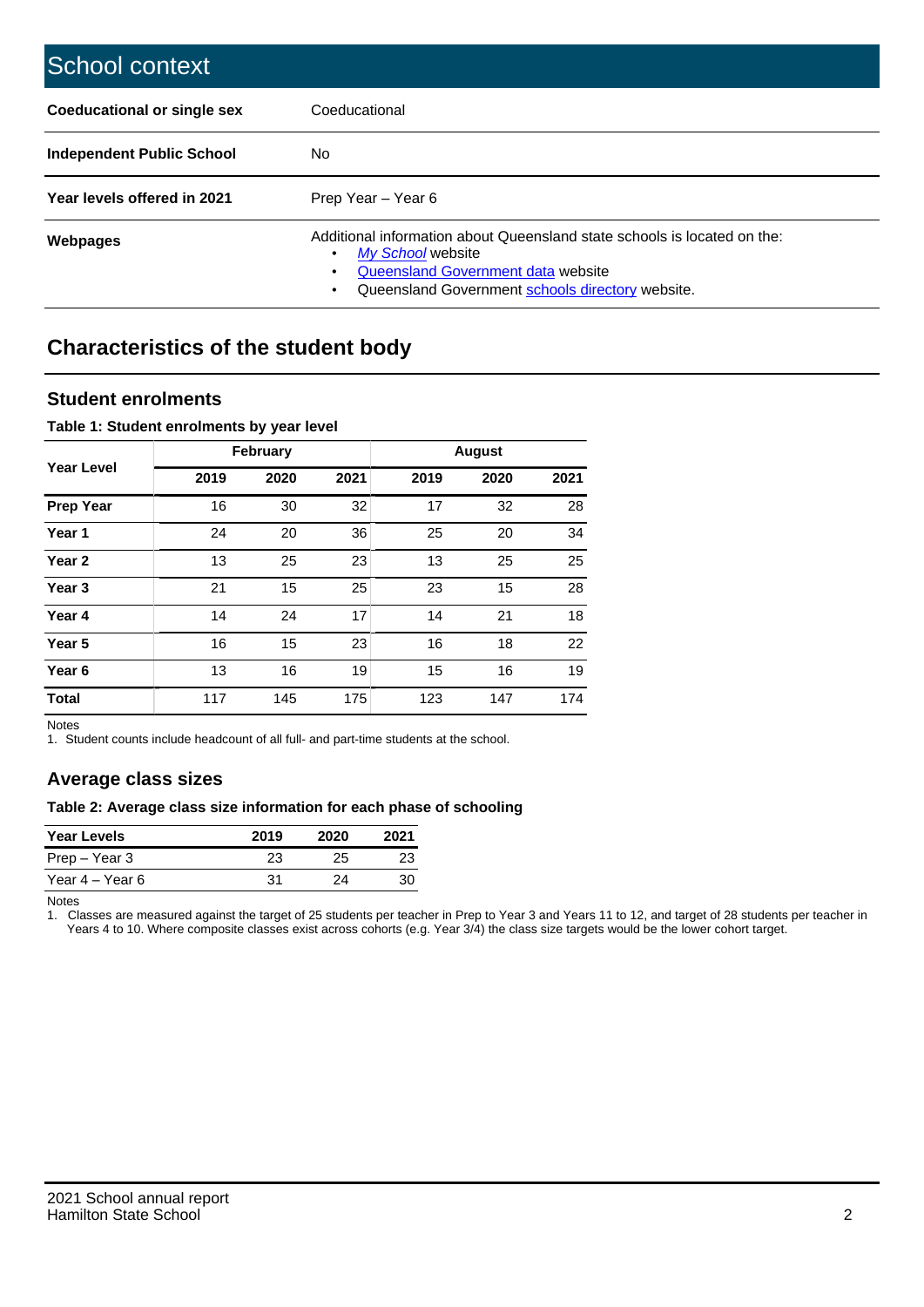# **Respectful relationships education**

To support students' learning, health and wellbeing all state schools are required to implement respectful relationships education through the Prep to Year 10 Australian Curriculum: Health and Physical Education and/or through school pastoral care programs across Prep to Year 12.

# **Parent, student and staff satisfaction**

Tables 3–5 show selected items from the Parent/Caregiver, Student and Staff School Opinion Surveys. In response to the COVID-19 health emergency, the annual school opinion surveys of students, teachers and staff were not administered in 2020. A new time series started in 2021 and data from this collection is not considered directly comparable with earlier collections due to significant methodology changes.

For state level information go to the **[School Opinion Survey](https://qed.qld.gov.au/publications/reports/statistics/schooling/schools/schoolopinionsurvey) webpage**.

#### **Table 3: Parent/Caregiver Survey**

| Percentage of parents/caregivers who agree <sup>1</sup> that:                                               | 2019   | 2020 | 2021   |
|-------------------------------------------------------------------------------------------------------------|--------|------|--------|
| This is a good school.                                                                                      | 100.0% |      | 97.9%  |
| My child likes being at this school. <sup>2</sup>                                                           | 100.0% |      | 97.9%  |
| My child feels safe at this school. <sup>2</sup>                                                            | 100.0% |      | 98.0%  |
| My child's learning needs are being met at this school. <sup>2</sup>                                        | 100.0% |      | 91.5%  |
| My child is making good progress at this school. <sup>2</sup>                                               | 100.0% |      | 93.6%  |
| Teachers at this school expect my child to do his or her best. <sup>2</sup>                                 | 100.0% |      | 97.9%  |
| Teachers at this school provide my child with useful feedback about his or her school<br>work. <sup>2</sup> | 100.0% |      | 95.7%  |
| Teachers at this school motivate my child to learn. <sup>2</sup>                                            | 93.8%  |      | 97.9%  |
| Teachers at this school treat students fairly. <sup>2</sup>                                                 | 100.0% |      | 97.9%  |
| I can talk to my child's teachers about my concerns. <sup>2</sup>                                           | 100.0% |      | 95.8%  |
| This school works with me to support my child's learning. <sup>2</sup>                                      | 100.0% |      | 89.6%  |
| This school takes parents' opinions seriously. <sup>2</sup>                                                 | 100.0% |      | 95.3%  |
| Student behaviour is well managed at this school. <sup>2</sup>                                              | 100.0% |      | 93.9%  |
| This school looks for ways to improve. <sup>2</sup>                                                         | 93.3%  |      | 95.8%  |
| This school is well maintained. <sup>2</sup>                                                                | 100.0% |      | 100.0% |

Notes

1. Agree represents the percentage of respondents who Somewhat Agree, Agree or Strongly Agree with the statement.

2. Nationally agreed parents/caregiver items.

3. DW = Data withheld to ensure confidentiality.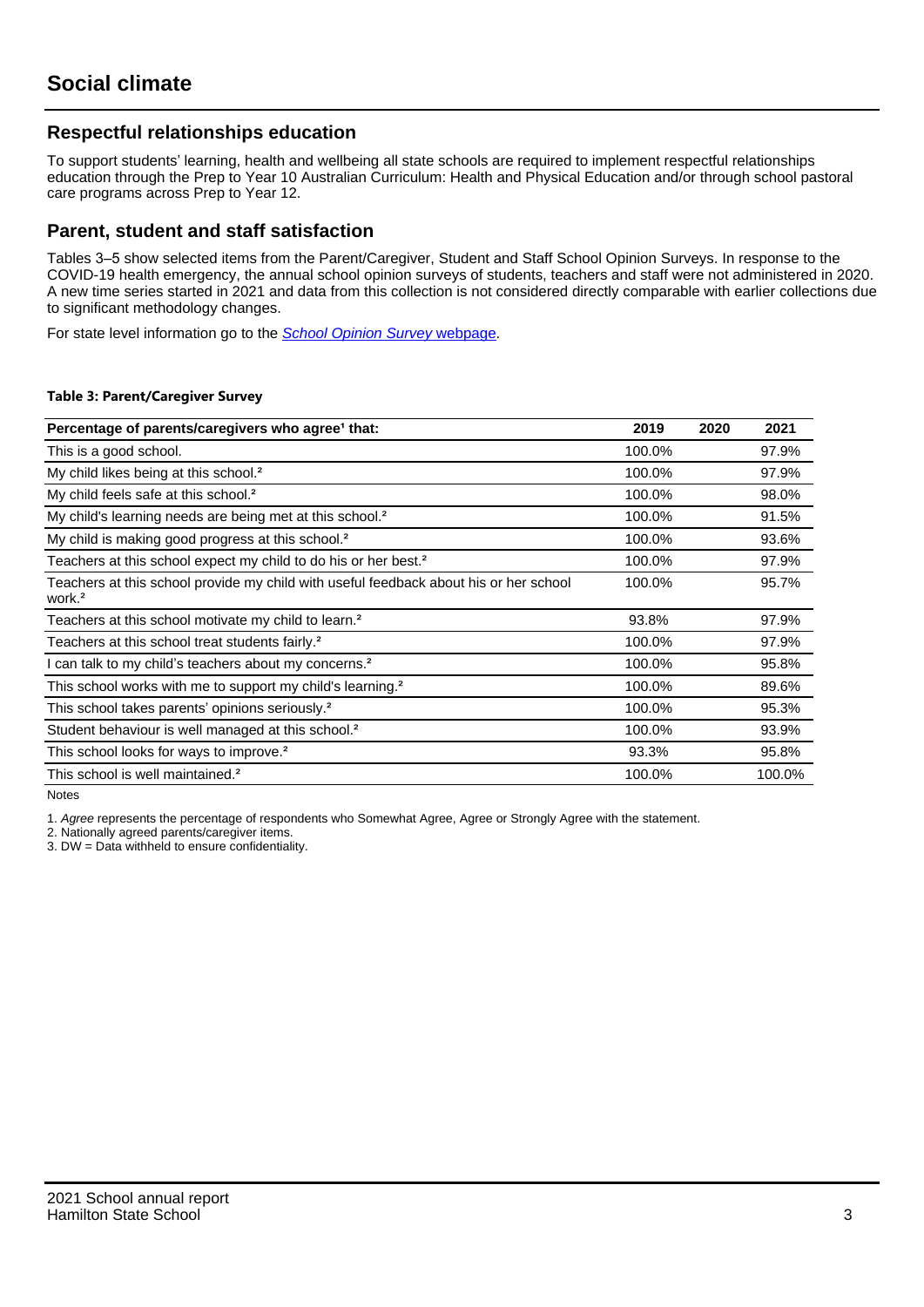#### **Table 4: Student Survey**

| Percentage of students who agree <sup>1</sup> that:                            | 2019   | 2020 | 2021  |
|--------------------------------------------------------------------------------|--------|------|-------|
| I like being at my school. <sup>2</sup>                                        | 100.0% |      | 85.7% |
| I feel safe at my school. <sup>2</sup>                                         | 100.0% |      | 83.3% |
| My teachers motivate me to learn. <sup>2</sup>                                 | 100.0% |      | 85.7% |
| My teachers expect me to do my best. <sup>2</sup>                              | 100.0% |      | 85.7% |
| My teachers provide me with useful feedback about my school work. <sup>2</sup> | 100.0% |      | 71.4% |
| Teachers at my school treat students fairly. <sup>2</sup>                      | 85.2%  |      | 71.4% |
| I can talk to my teachers about my concerns. <sup>2</sup>                      | 88.0%  |      | 57.1% |
| My school takes students' opinions seriously. <sup>2</sup>                     | 96.0%  |      | 85.7% |
| Student behaviour is well managed at my school. <sup>2</sup>                   | 80.0%  |      | 85.7% |
| My school looks for ways to improve. <sup>2</sup>                              | 95.8%  |      | 85.7% |
| My school is well maintained. <sup>2</sup>                                     | 96.2%  |      | 71.4% |
| My school gives me opportunities to do interesting things. <sup>2</sup>        | 96.0%  |      | 83.3% |

Notes

1. Agree represents the percentage of respondents who Somewhat Agree, Agree or Strongly Agree with the statement.

2. Nationally agreed student items.

3. DW = Data withheld to ensure confidentiality.

#### **Table 5: Staff Survey**

| Percentage of staff who agree <sup>1</sup> that:                                                            | 2019   | 2020 | 2021   |
|-------------------------------------------------------------------------------------------------------------|--------|------|--------|
| I feel confident embedding Aboriginal and Torres Strait Islander perspectives across the<br>learning areas. | 85.7%  |      | 100.0% |
| I enjoy working at this school. <sup>2</sup>                                                                | 100.0% |      | 100.0% |
| I feel this school is a safe place in which to work. <sup>2</sup>                                           | 100.0% |      | 100.0% |
| I receive useful feedback about my work at this school. <sup>2</sup>                                        | 90.9%  |      | 100.0% |
| Students are encouraged to do their best at this school. <sup>2</sup>                                       | 100.0% |      | 100.0% |
| Students are treated fairly at this school. <sup>2</sup>                                                    | 100.0% |      | 100.0% |
| Student behaviour is well managed at this school. <sup>2</sup>                                              | 100.0% |      | 100.0% |
| Staff are well supported at this school. <sup>2</sup>                                                       | 100.0% |      | 100.0% |
| This school takes staff opinions seriously. <sup>2</sup>                                                    | 100.0% |      | 100.0% |
| This school looks for ways to improve. <sup>2</sup>                                                         | 100.0% |      | 100.0% |
| This school is well maintained. <sup>2</sup>                                                                | 100.0% |      | 100.0% |
| This school gives me opportunities to do interesting things. <sup>2</sup>                                   | 100.0% |      | 100.0% |

Notes

1. Agree represents the percentage of respondents who Somewhat Agree, Agree or Strongly Agree with the statement.

2. Nationally agreed staff items.

3. DW = Data withheld to ensure confidentiality.

# **Description of how this school manages non-attendance**

Queensland state schools manage non-attendance in line with the Queensland Department of Education procedures: [Managing Student Absences and Enforcing Enrolment and Attendance at State Schools](https://ppr.qed.qld.gov.au/pp/managing-student-absences-and-enforcing-enrolment-and-attendance-at-state-schools-procedure); and [Roll Marking in State Schools,](https://ppr.qed.qld.gov.au/pp/roll-marking-in-state-schools-procedure) which outline processes for managing and recording student attendance and absenteeism.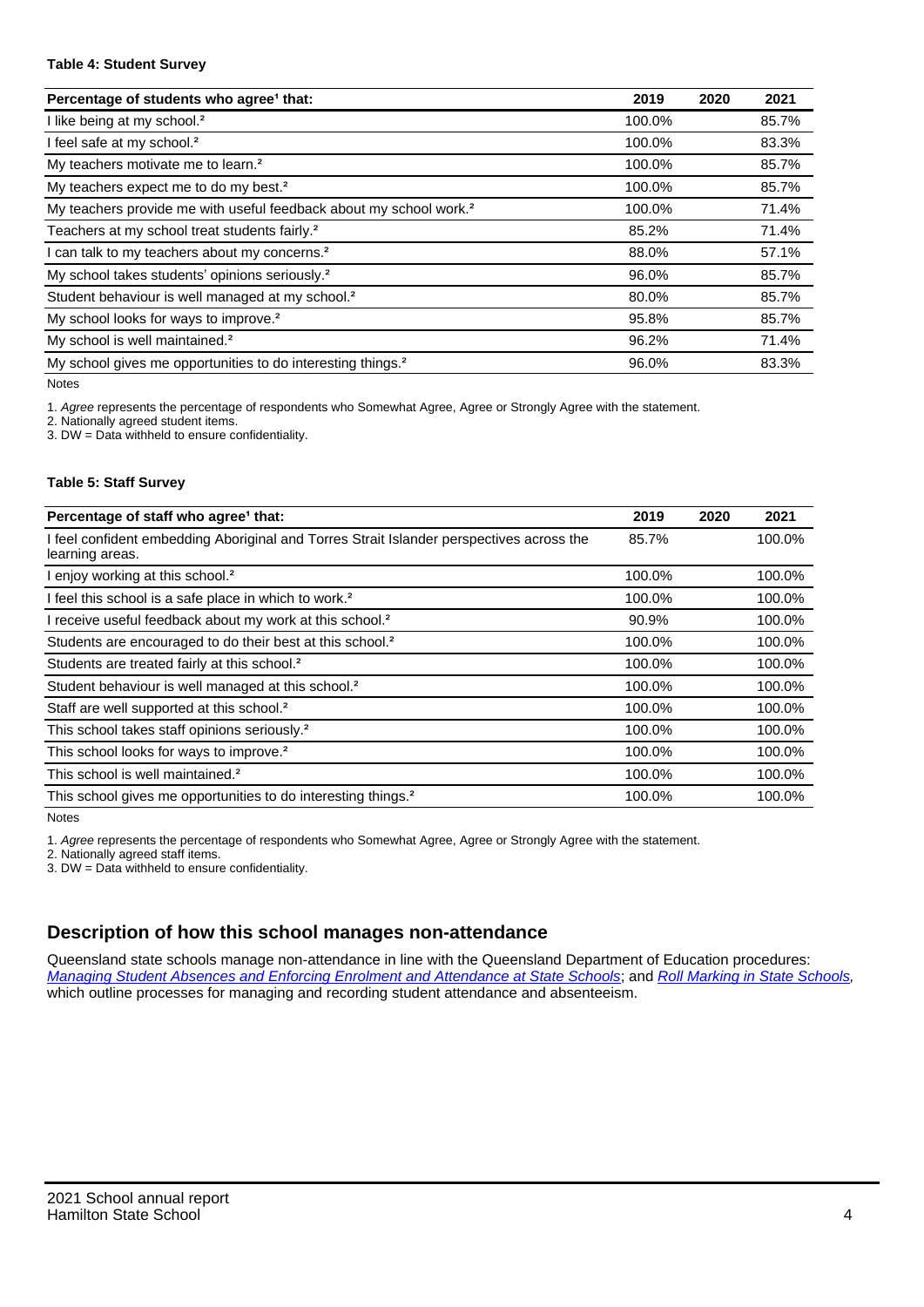# **School disciplinary absences**

#### **Table 6: Count of school disciplinary absences at this school**

| Type of school disciplinary absence | 2019 | 2020 | 2021 |
|-------------------------------------|------|------|------|
| Short suspension                    |      |      |      |
| Long suspension                     |      |      |      |
| Exclusion                           |      |      |      |
| Total                               |      |      |      |

Notes

1. School disciplinary absence (SDA) data is a total of short suspensions (1–10 days), long suspensions (11–20 days), exclusions and cancellations. 2. The number of SDAs is not the number of students who received an SDA as one student may be suspended several times in a school year. Each time a student is suspended it is recorded as an additional SDA. The data does not reflect the outcomes of appeal decisions.

3. 2020 data was impacted by the COVID-19 health emergency. There were significantly fewer SDAs during the home-based learning period (the first five weeks of Term 2) compared to other years.

# **School funding**

# **School income broken down by funding source**

School income, reported by financial year accounting cycle using standardised national methodologies and broken down by funding source is available via the  $My$  School website.

## **How to access our income details**

- 1. Click on the My School link <http://www.myschool.edu.au/>.
- 2. Enter the school name or suburb of the school you wish to search.

| Search by school name or suburb | <b>School sector</b> | <b>Concool type</b> | <b>State</b> |  |
|---------------------------------|----------------------|---------------------|--------------|--|
|                                 |                      |                     |              |  |

3. Click on View School Profile to access the school's profile.



4. Click on Finances and select the appropriate year to view school financial information.

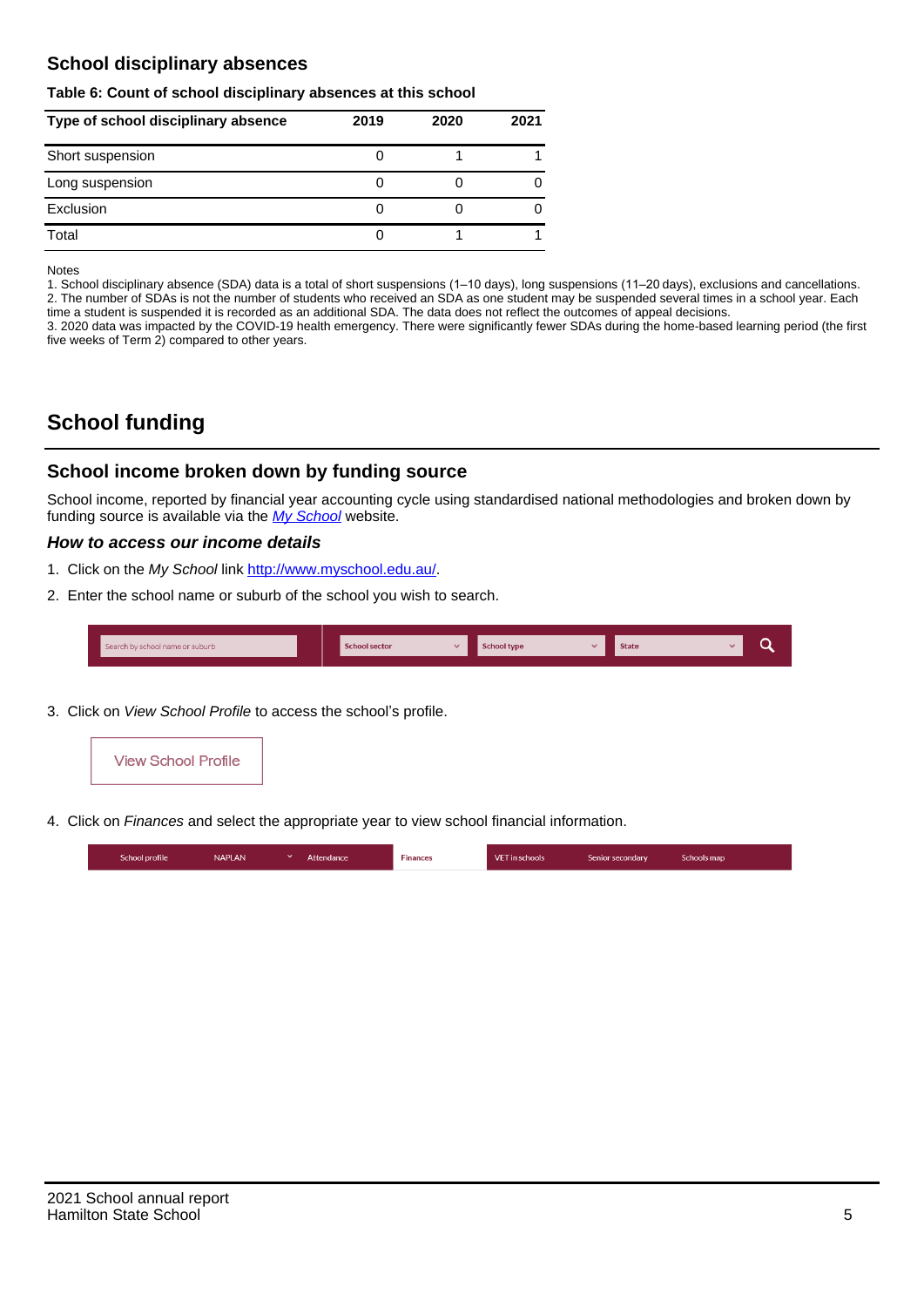# **Teacher standards and qualifications**

The Teacher registration eligibility requirements: Policy (p.1) states:

To be eligible for registration, a person must satisfy the Queensland College of Teachers (QCT) that they meet requirements regarding qualification and experience, or have otherwise met the requirements of the Australian Professional Standards for Teachers (APST). A person must also satisfy the QCT that they are suitable to teach and meet English language proficiency requirements. All these requirements are specified in the Act and the Education (Queensland College of Teachers) Regulation 2005 (the Regulation).

The qualifications required for teacher registration are successful completion of either -

- (a) a four-year initial teacher education program including teacher education studies of at least one year (e.g. a Bachelor of Education, or a double Bachelor degree in Science and Teaching) or
- (b) a one-year graduate initial teacher education program following a degree (e.g. a one-year Graduate Diploma of Education (Secondary) after a three-year Bachelor degree) or
- (c) another course of teacher education that the QCT is reasonably satisfied is the equivalent of (a) or (b). These are considered on a case-by-case basis.

For more information, please refer to the following link:

• <https://www.qct.edu.au/registration/qualifications>

# **Workforce composition**

# **Staff composition, including Indigenous staff**

**Table 7: Workforce composition for this school**

|                    | <b>Teaching staff</b> |      |      | Non-teaching staff |      |      | <b>Indigenous staff</b> |      |      |
|--------------------|-----------------------|------|------|--------------------|------|------|-------------------------|------|------|
| <b>Description</b> | 2019                  | 2020 | 2021 | 2019               | 2020 | 2021 | 2019                    | 2020 | 2021 |
| Headcount          | 13                    | 14   | 16   | 10                 |      |      | <5                      | <5   |      |
| <b>FTF</b>         |                       |      | 11   |                    |      | 6    | <5                      | כ>   |      |

Notes

1. Teaching staff includes school leaders.

2. Indigenous refers to Aboriginal and Torres Strait Islander people of Australia.

3. FTE = full-time equivalent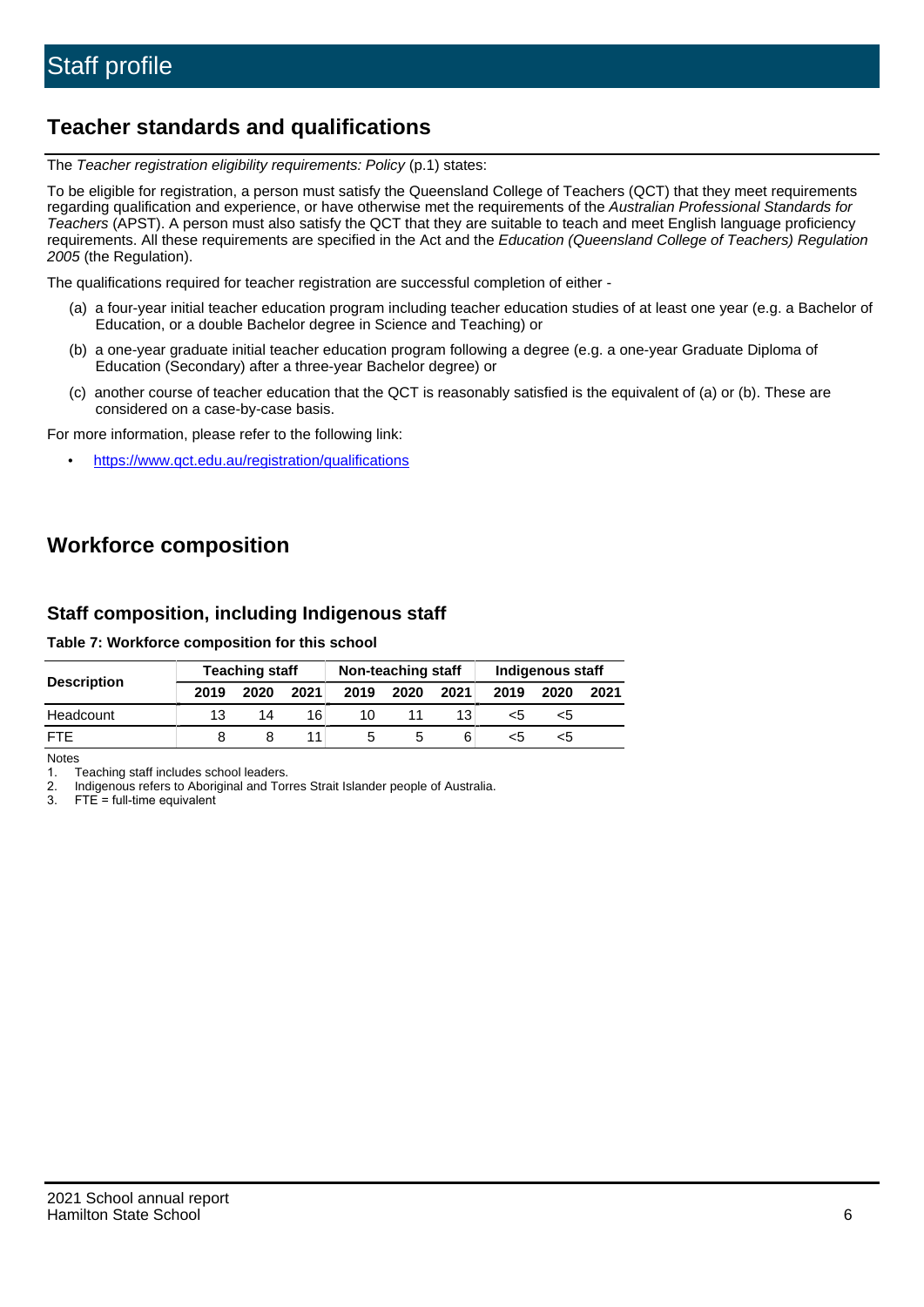# **Key student outcomes**

# **Student attendance**

Tables 8–9 show attendance rates at this school as percentages. In 2020, the COVID-19 health emergency affected student attendance in Queensland Government schools. Comparisons between 2020 and other years' attendance data should not be made.

#### **Table 8: Overall student attendance at this school**

| <b>Description</b>                                  | 2019 | 2020 | 2021 |
|-----------------------------------------------------|------|------|------|
| Overall attendance rate for students at this school | 94%  | 91%  | 93%  |

Notes

1. The attendance rate is the full- and part-time days attended as a percentage of enrolled school days.

2. Full-time students only.

#### **Table 9: Student attendance rates for each year level at this school**

| <b>Year Level</b> | 2019 | 2020 | 2021 |
|-------------------|------|------|------|
| Prep Year         | 91%  | 93%  | 92%  |
| Year <sub>1</sub> | 94%  | 90%  | 95%  |
| Year 2            | 94%  | 92%  | 91%  |
| Year 3            | 94%  | 92%  | 95%  |
| Year 4            | 93%  | 90%  | 93%  |
| Year 5            | 94%  | 89%  | 92%  |
| Year <sub>6</sub> | 96%  | 92%  | 89%  |

Notes

1. The attendance rate is the full- and part-time days attended as a percentage of enrolled school days.

2. Full-time students only.

3. DW = Data withheld to ensure confidentiality